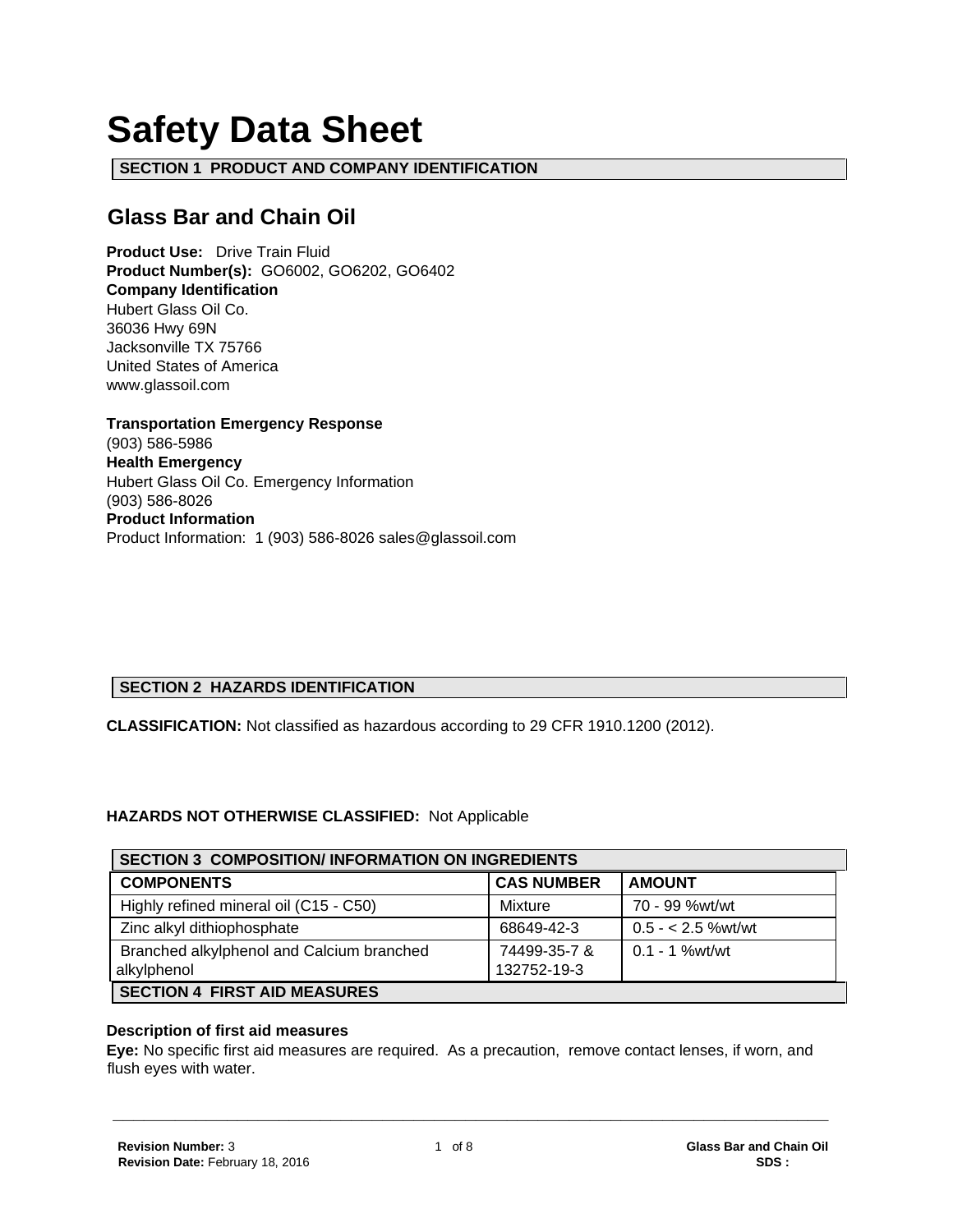**Skin:** No specific first aid measures are required. As a precaution, remove clothing and shoes if contaminated. To remove the material from skin, use soap and water. Discard contaminated clothing and shoes or thoroughly clean before reuse.

**Ingestion:** No specific first aid measures are required. Do not induce vomiting. As a precaution, get medical advice.

**Inhalation:** No specific first aid measures are required. If exposed to excessive levels of material in the air, move the exposed person to fresh air. Get medical attention if coughing or respiratory discomfort occurs.

#### **Most important symptoms and effects, both acute and delayed IMMEDIATE SYMPTOMS AND HEALTH EFFECTS**

**Eye:** Not expected to cause prolonged or significant eye irritation.

**Skin:** Contact with the skin is not expected to cause prolonged or significant irritation. Contact with the skin is not expected to cause an allergic skin response. Not expected to be harmful to internal organs if absorbed through the skin. High-Pressure Equipment Information: Accidental high-velocity injection under the skin of materials of this type may result in serious injury. Seek medical attention at once should an accident like this occur. The initial wound at the injection site may not appear to be serious at first; but, if left untreated, could result in disfigurement or amputation of the affected part.

**Ingestion:** Not expected to be harmful if swallowed.

**Inhalation:** Not expected to be harmful if inhaled. Contains a petroleum-based mineral oil. May cause respiratory irritation or other pulmonary effects following prolonged or repeated inhalation of oil mist at airborne levels above the recommended mineral oil mist exposure limit. Symptoms of respiratory irritation may include coughing and difficulty breathing.

## **DELAYED OR OTHER SYMPTOMS AND HEALTH EFFECTS:** Not classified.

#### **Indication of any immediate medical attention and special treatment needed**

**Note to Physicians:** In an accident involving high-pressure equipment, this product may be injected under the skin. Such an accident may result in a small, sometimes bloodless, puncture wound. However, because of its driving force, material injected into a fingertip can be deposited into the palm of the hand. Within 24 hours, there is usually a great deal of swelling, discoloration, and intense throbbing pain. Immediate treatment at a surgical emergency center is recommended.

# **SECTION 5 FIRE FIGHTING MEASURES**

Leaks/ruptures in high pressure system using materials of this type can create a fire hazard when in the vicinity of ignition sources (eg. open flame, pilot lights, sparks, or electric arcs).

**EXTINGUISHING MEDIA:** Use water fog, foam, dry chemical or carbon dioxide (CO2) to extinguish flames.

# **PROTECTION OF FIRE FIGHTERS:**

**Fire Fighting Instructions:** This material will burn although it is not easily ignited. See Section 7 for proper handling and storage. For fires involving this material, do not enter any enclosed or confined fire space without proper protective equipment, including self-contained breathing apparatus.

**Combustion Products:** Highly dependent on combustion conditions. A complex mixture of airborne solids, liquids, and gases including carbon monoxide, carbon dioxide, and unidentified organic compounds will be evolved when this material undergoes combustion.

## **SECTION 6 ACCIDENTAL RELEASE MEASURES**

**Protective Measures:** Eliminate all sources of ignition in vicinity of spilled material.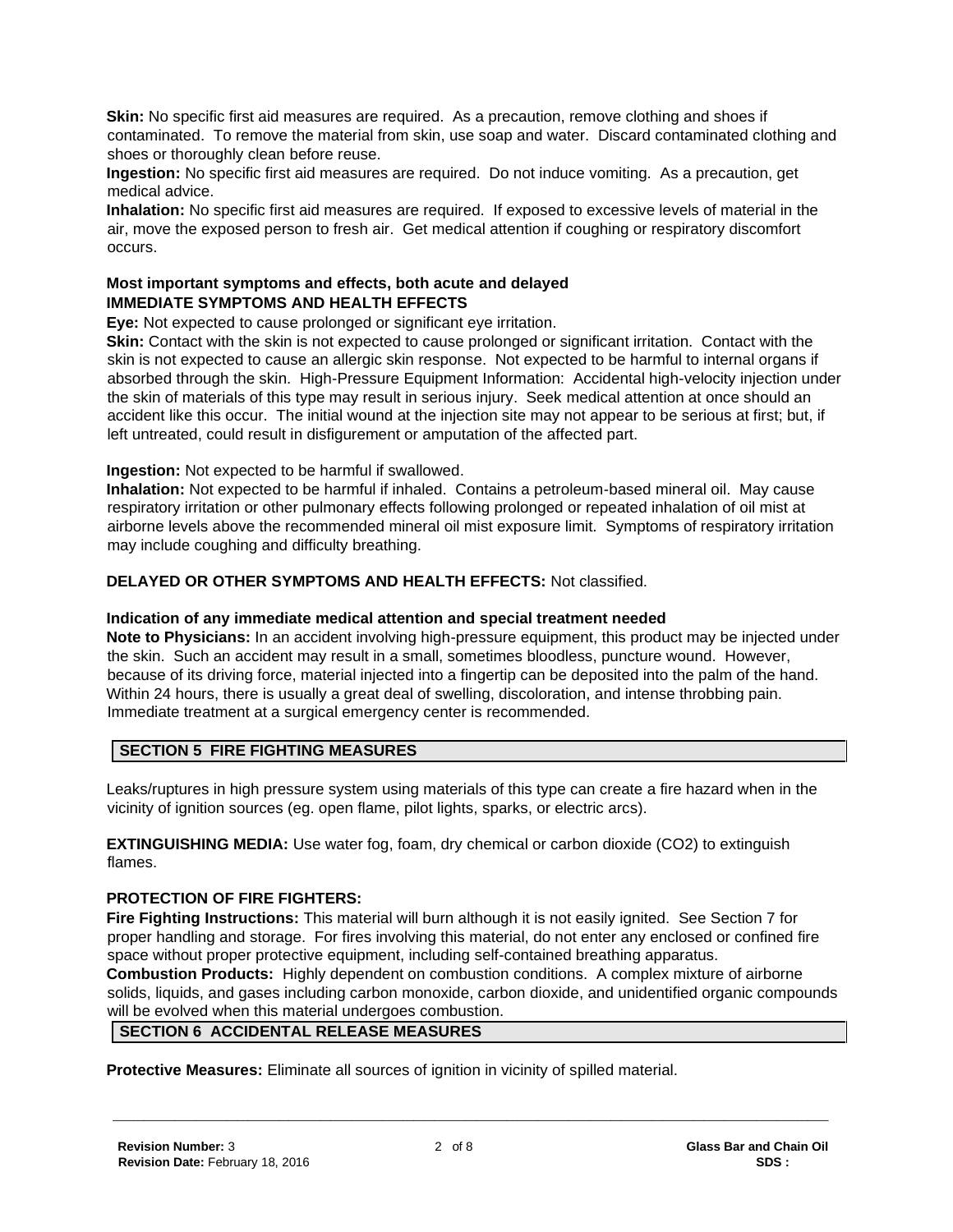**Spill Management:** Stop the source of the release if you can do it without risk. Contain release to prevent further contamination of soil, surface water or groundwater. Clean up spill as soon as possible, observing precautions in Exposure Controls/Personal Protection. Use appropriate techniques such as applying noncombustible absorbent materials or pumping. Where feasible and appropriate, remove contaminated soil. Place contaminated materials in disposable containers and dispose of in a manner consistent with applicable regulations.

**Reporting:** Report spills to local authorities as appropriate or required.

# **SECTION 7 HANDLING AND STORAGE**

**Precautionary Measures:** Do not get in eyes, on skin, or on clothing. DO NOT USE IN HIGH PRESSURE SYSTEMS in the vicinity of flames, sparks and hot surfaces. Use only in well ventilated areas. Keep container closed.

Keep out of the reach of children. Wash thoroughly after handling.

**General Handling Information:** Avoid contaminating soil or releasing this material into sewage and drainage systems and bodies of water.

**Static Hazard:** Electrostatic charge may accumulate and create a hazardous condition when handling this material. To minimize this hazard, bonding and grounding may be necessary but may not, by themselves, be sufficient. Review all operations which have the potential of generating and accumulating an electrostatic charge and/or a flammable atmosphere (including tank and container filling, splash filling, tank cleaning, sampling, gauging, switch loading, filtering, mixing, agitation, and vacuum truck operations) and use appropriate mitigating procedures. For more information, refer to OSHA Standard 29 CFR 1910.106, 'Flammable and Combustible Liquids', National Fire Protection Association (NFPA 77, 'Recommended Practice on Static Electricity', and/or the American Petroleum Institute (API) Recommended Practice 2003, 'Protection Against Ignitions Arising Out of Static, Lightning, and Stray Currents'.

**Container Warnings:** Container is not designed to contain pressure. Do not use pressure to empty container or it may rupture with explosive force. Empty containers retain product residue (solid, liquid, and/or vapor) and can be dangerous. Do not pressurize, cut, weld, braze, solder, drill, grind, or expose such containers to heat, flame, sparks, static electricity, or other sources of ignition. They may explode and cause injury or death. Empty containers should be completely drained, properly closed, and promptly returned to a drum reconditioner or disposed of properly.

## **SECTION 8 EXPOSURE CONTROLS/PERSONAL PROTECTION**

## **GENERAL CONSIDERATIONS:**

Consider the potential hazards of this material (see Section 3), applicable exposure limits, job activities, and other substances in the work place when designing engineering controls and selecting personal protective equipment. If engineering controls or work practices are not adequate to prevent exposure to harmful levels of this material, the personal protective equipment listed below is recommended. The user should read and understand all instructions and limitations supplied with the equipment since protection is usually provided for a limited time or under certain circumstances.

## **ENGINEERING CONTROLS:**

Use in a well-ventilated area.

## **PERSONAL PROTECTIVE EQUIPMENT**

**Eye/Face Protection:** No special eye protection is normally required. Where splashing is possible, wear safety glasses with side shields as a good safety practice.

**Skin Protection:** No special protective clothing is normally required. Where splashing is possible, select protective clothing depending on operations conducted, physical requirements and other substances in the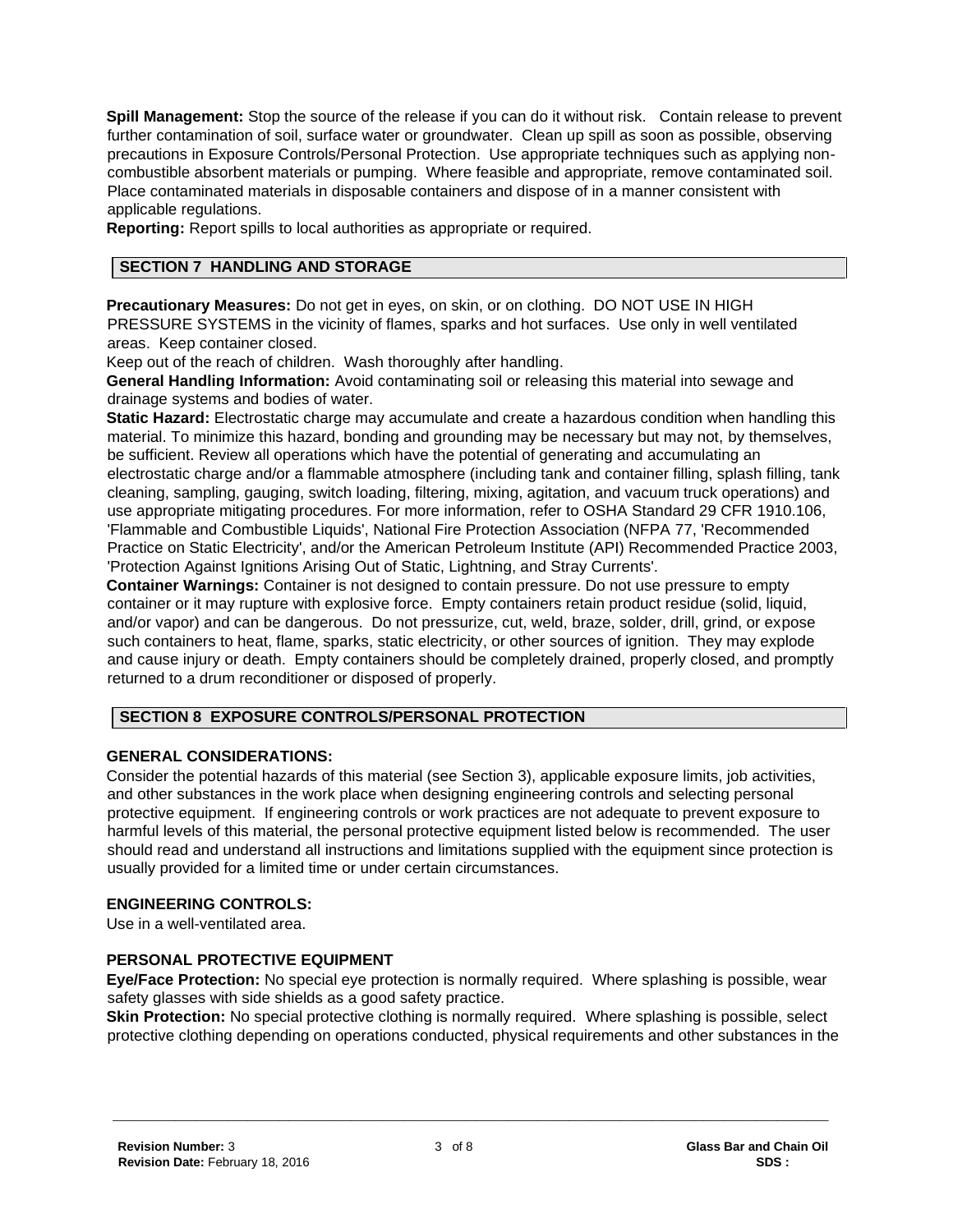workplace. Suggested materials for protective gloves include: 4H (PE/EVAL), Nitrile Rubber, Silver Shield, Viton.

**Respiratory Protection:** No respiratory protection is normally required.

If user operations generate an oil mist, determine if airborne concentrations are below the occupational exposure limit for mineral oil mist. If not, wear an approved respirator that provides adequate protection from the measured concentrations of this material. For air-purifying respirators use a particulate cartridge. Use a positive pressure air-supplying respirator in circumstances where air-purifying respirators may not provide adequate protection.

# **Occupational Exposure Limits:**

| <b>Component</b>                                         | Agency                   | <b>TWA</b>         | <b>STEL</b>       | <b>Ceiling</b> | <b>Notation</b> |
|----------------------------------------------------------|--------------------------|--------------------|-------------------|----------------|-----------------|
| Highly refined mineral oil (C15 C50)                     | ACGIH                    | $5 \text{ mg/m}$ 3 | $10 \text{ mg/m}$ | --             | --              |
| Highly refined mineral oil (C15 C50)                     | OSHA Z-1                 | $5 \text{ mg/m}$ 3 | --                | --             | --              |
| Zinc alkyl dithiophosphate                               | <b>Not</b><br>Applicable | --                 |                   | --             | --              |
| Branched alkylphenol and Calcium<br>branched alkylphenol | <b>Not</b><br>Applicable | --                 | --                | --             | --              |

Consult local authorities for appropriate values.

# **SECTION 9 PHYSICAL AND CHEMICAL PROPERTIES**

## **Attention: the data below are typical values and do not constitute a specification.**

**Color:** Varies depending on specification **Physical State:** Liquid **Odor:** Petroleum odor **Odor Threshold:** No data available **pH:** Not Applicable **Vapor Pressure:** <0.01 mmHg @ 37.8 °C (100 °F) **Vapor Density (Air = 1):** >1 **Initial Boiling Point:** 315°C (599°F) **Solubility:** Soluble in hydrocarbons; insoluble in water **Freezing Point:** Not Applicable **Melting Point:** No data available **Specific Gravity:** 0.88 - 0.91 @ 15.6°C (60.1°F) / 15.6°C (60.1°F) **Density:** 0.87 - 0.89 kg/l @ 15°C (59°F) **Viscosity:** 6 - 26 mm2/s @ 100°C (212°F) **Coefficient of Therm. Expansion / °F:** No data available **Evaporation Rate:** No data available **Decomposition temperature:** No Data Available **Octanol/Water Partition Coefficient:** No data available

**FLAMMABLE PROPERTIES: Flammability (solid, gas):** No Data Available **Flashpoint:** (Cleveland Open Cup) 190 °C (374 °F) Minimum **Autoignition:** No data available **Flammability (Explosive) Limits (% by volume in air):** Lower: Not Applicable Upper: Not Applicable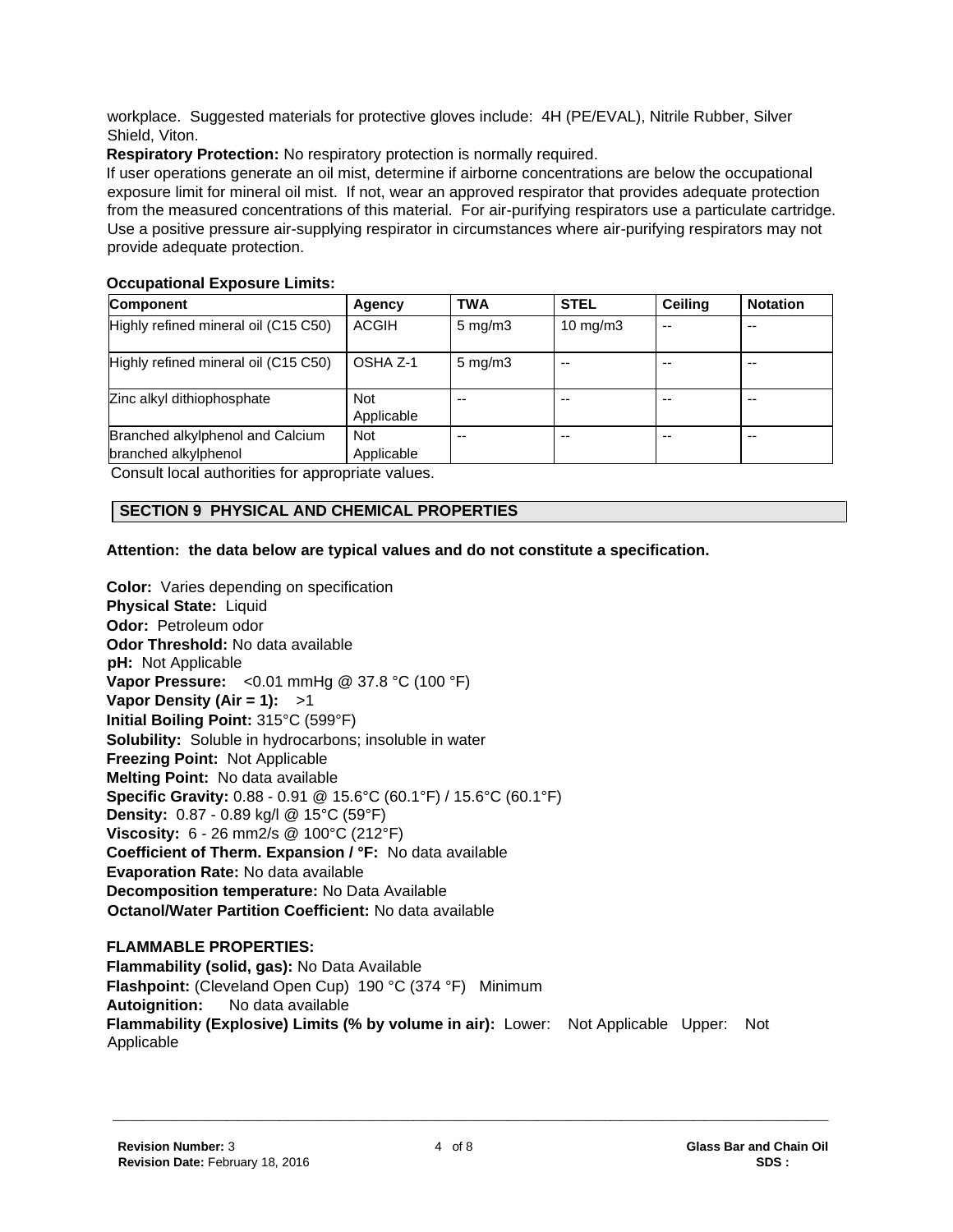# **SECTION 10 STABILITY AND REACTIVITY**

**Reactivity:** This material is not expected to react.

**Chemical Stability:** This material is considered stable under normal ambient and anticipated storage and handling conditions of temperature and pressure. **Incompatibility With Other Materials:** Not applicable **Hazardous Decomposition Products:** None known (None expected) **Hazardous Polymerization:** Hazardous polymerization will not occur.

# **SECTION 11 TOXICOLOGICAL INFORMATION**

#### **Information on toxicological effects**

**Serious Eye Damage/Irritation:** The eye irritation hazard is based on evaluation of data for product components.

**Skin Corrosion/Irritation:** The skin irritation hazard is based on evaluation of data for product components.

**Skin Sensitization:** The skin sensitization hazard is based on evaluation of data for product components.

**Acute Dermal Toxicity:** The acute dermal toxicity hazard is based on evaluation of data for product components.

**Acute Oral Toxicity:** The acute oral toxicity hazard is based on evaluation of data for product components.

**Acute Inhalation Toxicity:** The acute inhalation toxicity hazard is based on evaluation of data for product components.

**Acute Toxicity Estimate:** Not Determined

**Germ Cell Mutagenicity:** The hazard evaluation is based on data for components or a similar material. **Carcinogenicity:** The hazard evaluation is based on data for components or a similar material. **Reproductive Toxicity:** The hazard evaluation is based on data for components or a similar material.

**Specific Target Organ Toxicity - Single Exposure:** The hazard evaluation is based on data for components or a similar material.

**Specific Target Organ Toxicity - Repeated Exposure:** The hazard evaluation is based on data for components or a similar material.

## **ADDITIONAL TOXICOLOGY INFORMATION:**

This product contains petroleum base oils which may be refined by various processes including severe solvent extraction, severe hydrocracking, or severe hydrotreating. None of the oils requires a cancer warning under the OSHA Hazard Communication Standard (29 CFR 1910.1200). These oils have not been listed in the National Toxicology Program (NTP) Annual Report nor have they been classified by the International Agency for Research on Cancer (IARC) as; carcinogenic to humans (Group 1), probably carcinogenic to humans (Group 2A), or possibly carcinogenic to humans (Group 2B).

These oils have not been classified by the American Conference of Governmental Industrial Hygienists (ACGIH) as: confirmed human carcinogen (A1), suspected human carcinogen (A2), or confirmed animal carcinogen with unknown relevance to humans (A3).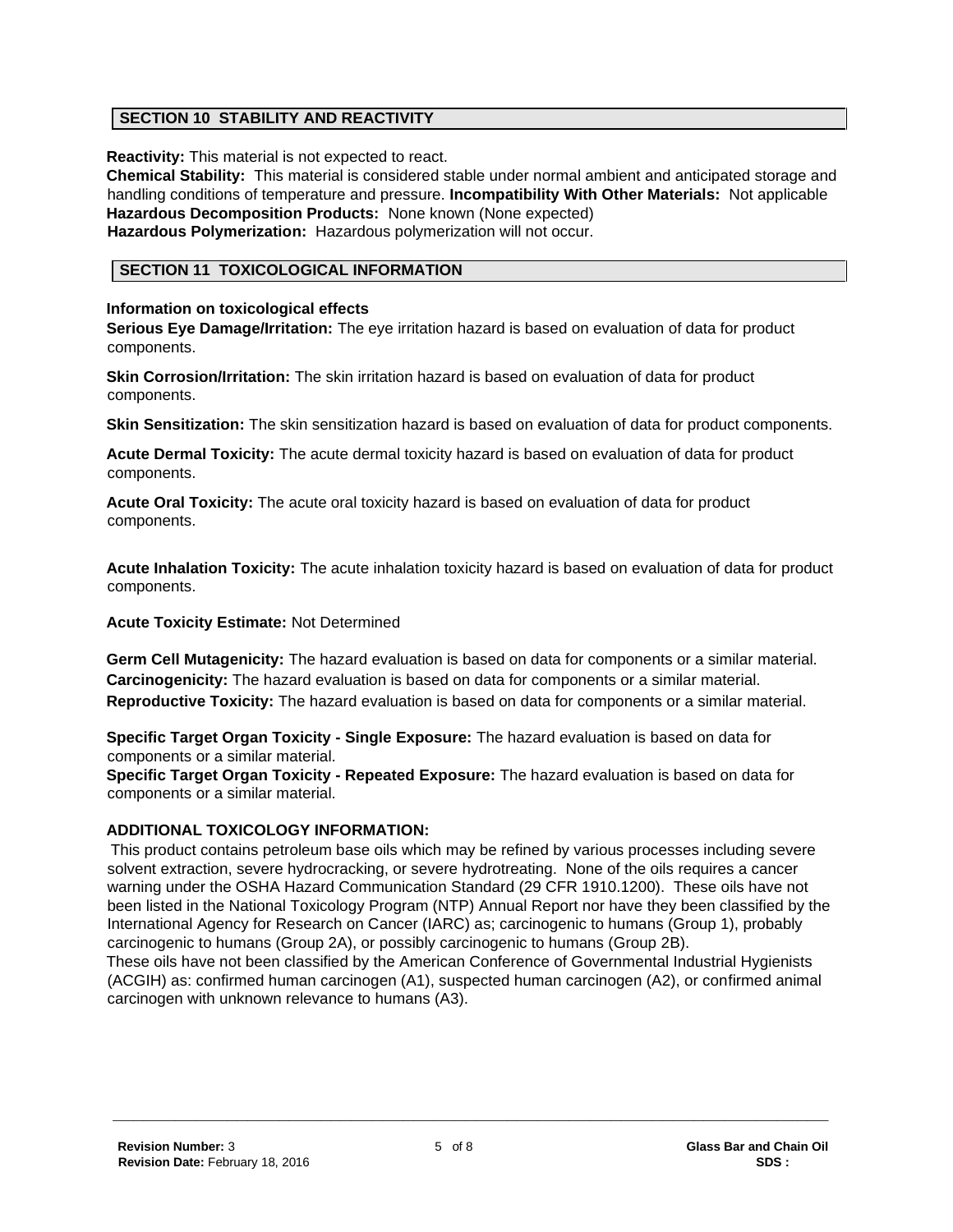#### **SECTION 12 ECOLOGICAL INFORMATION**

## **ECOTOXICITY**

This material is not expected to be harmful to aquatic organisms. The ecotoxicity hazard is based on an evaluation of data for the components or a similar material. The product has not been tested. The statement has been derived from the properties of the individual components.

This material contains one or more components that have a branched alkylphenol impurity that is highly toxic to aquatic organisms (disclosed in Section 3). The components containing the impurity have been tested and are not toxic to aquatic organisms. Therefore the data in Section 3 for the alkylphenol impurity should not be used to classify the product for aquatic toxicity.

#### **MOBILITY** No

data available.

## **PERSISTENCE AND DEGRADABILITY**

This material is not expected to be readily biodegradable. The biodegradability of this material is based on an evaluation of data for the components or a similar material.The product has not been tested. The statement has been derived from the properties of the individual components.

# **POTENTIAL TO BIOACCUMULATE**

Bioconcentration Factor: No data available. Octanol/Water Partition Coefficient: No data available

#### **SECTION 13 DISPOSAL CONSIDERATIONS**

Use material for its intended purpose or recycle if possible. Oil collection services are available for used oil recycling or disposal. Place contaminated materials in containers and dispose of in a manner consistent with applicable regulations. Contact your sales representative or local environmental or health authorities for approved disposal or recycling methods.

## **SECTION 14 TRANSPORT INFORMATION**

The description shown may not apply to all shipping situations. Consult 49CFR, or appropriate Dangerous Goods Regulations, for additional description requirements (e.g., technical name) and mode-specific or quantity-specific shipping requirements.

**DOT Shipping Description:** NOT REGULATED AS A HAZARDOUS MATERIAL UNDER 49 CFR

**IMO/IMDG Shipping Description:** NOT REGULATED AS DANGEROUS GOODS FOR TRANSPORT UNDER THE IMDG CODE

**ICAO/IATA Shipping Description:** NOT REGULATED AS DANGEROUS GOODS FOR TRANSPORT UNDER ICAO

**Transport in bulk according to Annex II of MARPOL 73/78 and the IBC code:** Not applicable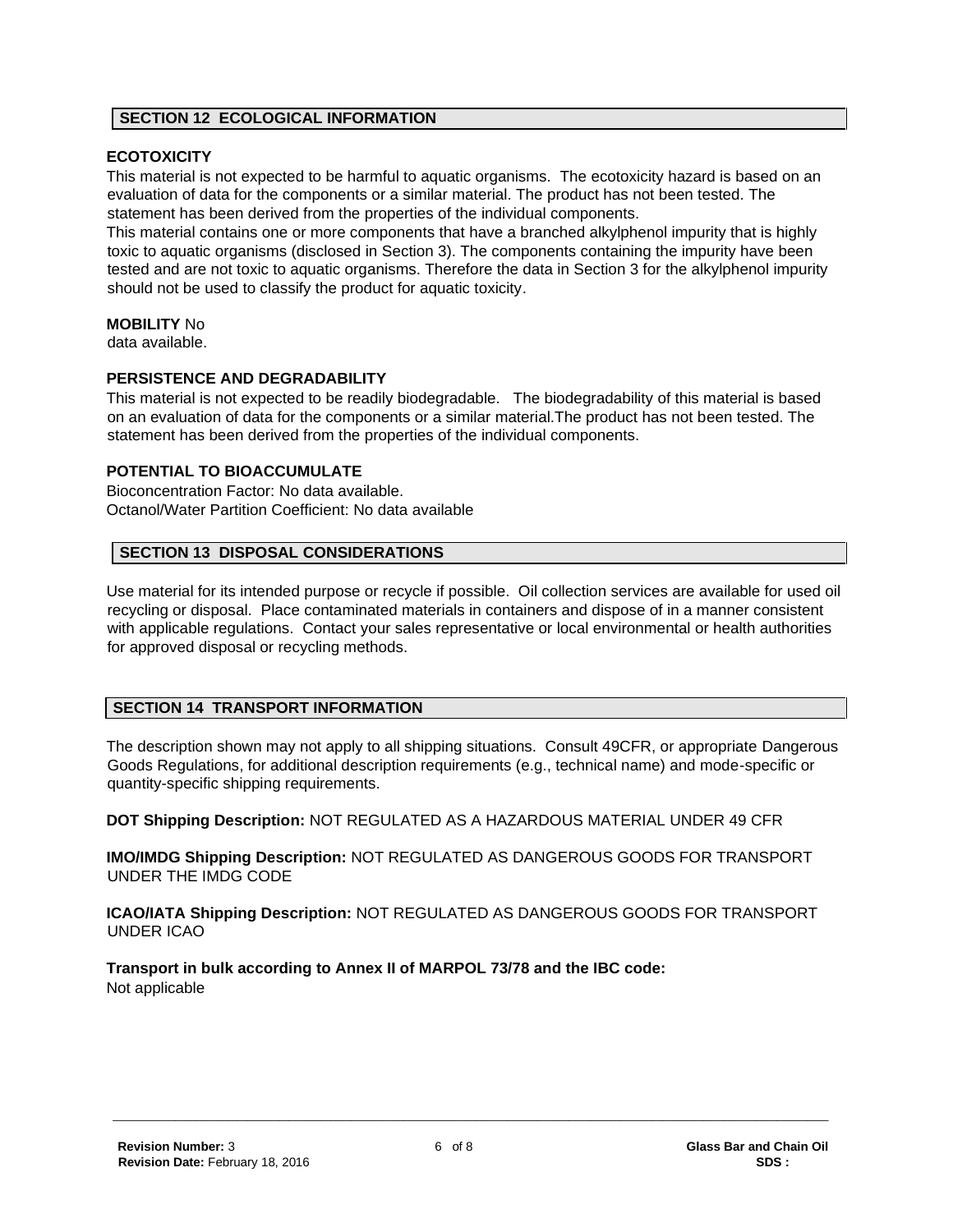# **SECTION 15 REGULATORY INFORMATION**

|                     | <b>EPCRA 311/312 CATEGORIES:</b>                                                       | $1_{\cdot}$   |                      | Immediate (Acute) Health Effects: | NO |
|---------------------|----------------------------------------------------------------------------------------|---------------|----------------------|-----------------------------------|----|
| 2.                  | Delayed (Chronic) Health Effects:                                                      |               | NO.                  |                                   |    |
| Fire Hazard:<br>3.  |                                                                                        |               | NO.                  |                                   |    |
| 4.                  | Sudden Release of Pressure Hazard:                                                     |               | <b>NO</b>            |                                   |    |
| 5.                  | <b>Reactivity Hazard:</b>                                                              |               |                      | NO REGULATORY LISTS SEARCHED:     |    |
| 01-1=IARC Group 1   |                                                                                        | 03=EPCRA 313  |                      |                                   |    |
| 01-2A=IARC Group 2A |                                                                                        |               | 04=CA Proposition 65 |                                   |    |
| 01-2B=IARC Group 2B |                                                                                        | 05=MARTK      |                      |                                   |    |
| 02=NTP Carcinogen   |                                                                                        | 06=NJ RTK     |                      |                                   |    |
|                     |                                                                                        | $07 = PA$ RTK |                      |                                   |    |
|                     | The following components of this material are found on the regulatory lists indicated. |               |                      |                                   |    |
|                     | Zinc alkyl dithiophosphate                                                             |               |                      | 03.06                             |    |

#### **CHEMICAL INVENTORIES:**

All components comply with the following chemical inventory requirements: AICS (Australia), DSL (Canada), EINECS (European Union), KECI (Korea), PICCS (Philippines), TSCA (United States).

One or more components does not comply with the following chemical inventory requirements: ENCS (Japan).

#### **NEW JERSEY RTK CLASSIFICATION:**

Under the New Jersey Right-to-Know Act L. 1983 Chapter 315 N.J.S.A. 34:5A-1 et. seq., the product is to be identified as follows: PETROLEUM OIL (Automatic transmission fluid)

#### **SECTION 16 OTHER INFORMATION**

**NFPA RATINGS:** Health: 0 Flammability: 1 Reactivity: 0

**HMIS RATINGS:** Health: 0 Flammability: 1 Reactivity: 0

(0-Least, 1-Slight, 2-Moderate, 3-High, 4-Extreme, PPE:- Personal Protection Equipment Index recommendation, \*- Chronic Effect Indicator). These values are obtained using the guidelines or published evaluations prepared by the National Fire Protection Association (NFPA) or the National Paint and Coating Association (for HMIS ratings).

#### **LABEL RECOMMENDATION:**

Label Category : INDUSTRIAL OIL 1 - IND1

**REVISION STATEMENT:** This revision updates the following sections of this Safety Data Sheet: 1,16 **Revision Date:** February 18, 2016

#### **ABBREVIATIONS THAT MAY HAVE BEEN USED IN THIS DOCUMENT:**

| <b>TLV</b><br>Threshold Limit Value<br>$\sim$                 | - Time Weighted Average<br>TWA                                       |
|---------------------------------------------------------------|----------------------------------------------------------------------|
| STEL - Short-term Exposure Limit                              | - Permissible Exposure Limit<br>PEL                                  |
| <b>GHS</b><br><b>Globally Harmonized System</b><br>$\sim$ $-$ | <b>Chemical Abstract Service Number</b><br>CAS<br>$\sim$             |
| <b>ACGIH</b> - American Conference of Governmental            | IMO/IMDG<br>International Maritime Dangerous Goods<br>$\blacksquare$ |
| Industrial Hygienists                                         | Code                                                                 |
| API - American Petroleum Institute                            | <b>SDS</b><br><b>Safety Data Sheet</b>                               |